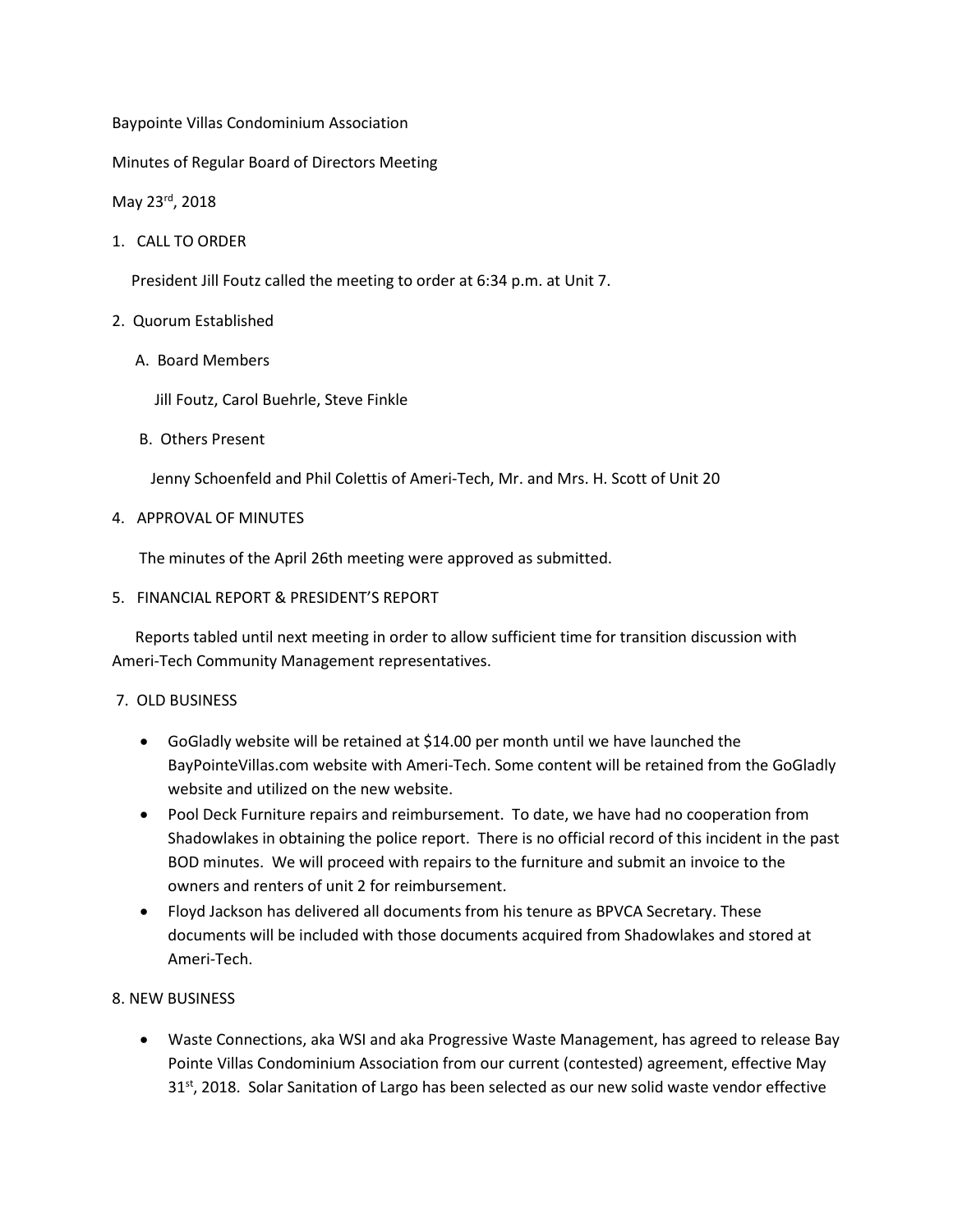June  $1^{st}$ , 2018. The contract has been executed and will be auto renew after 36 months. Solar Sanitation will provide a 6yd container with twice weekly pick-up for \$225.00 per month. There are no hidden fees and the cost is capped at a 3% annual increase, based on unexpected increases in dumping fees, should they occur.

- Phil Colettis will coordinate the swapping out of containers with Waste Connections and Solar Sanitation, in order to minimize the disruption of services to our community.
- We will consider securing our dumpster with a keyed or combination lock in the future, in order to curtail the flow of non-residents using our waste container for unauthorized dumping.
- We have also inquired about any recycling programs available with Solar Sanitation.
- There is a recycle center on Hamlin Blvd near the 4H Community Garden, for public use.
- Steve has been meeting with Josh Werner, Director of IT/Web Development at Ameri-Tech, for the purpose of building our new community website. We hope to be able to introduce the new website to Bay Pointe by the end of June. Once it goes live, expect some tweaking in order to customize the website for our specific needs.
- A motion to hire *Its All Good Landscaping* and put them under contract has been tabled. There are some concerns with service with respect to their proposal. They have been working in a temporary capacity since March  $1<sup>st</sup>$ . Ameri-Tech will work with them for specifics of their proposal and consider a bid from the company now servicing Catalina Cove.
- We will consider new proposals for our pool maintenance vendor. We have been working under a proposal only from Trend Pool Service since March of 2016. Shadowlakes has not been able to provide a board signed contract with this company. This is unacceptable. We will consider proposals and have a contracted vendor in place soon.

### MEETING NOTES FROM JENNY SCHOENFELD

Below are my notes from last night:

- Steve is going to email this year's minutes. *(COMPLETED)*
- Josh is working on the website. Password protected. www.baypointevillas.com
- Pool furniture was damaged. Need to bill unit #2 for repairs. Carol is going to see if she can get a date to find police report.
- Need to line up removal of USI dumpster and installation of Solar Sanitation dumpster
- Generally they are happy with It's All good Landscaping. However, there needs to be a conversation about being proactive and detailing before a permanent contract is signed.
- Need a copy of the It's All Good Landscaping contract for review
- Building *(Unit)* 13 has sprinkler that is doing damage to the building, need to have that looked at by the landscape company
- As a note, no contracts at this property should auto renew *( except Solar Sanitation, who will comply with FL Statute and advise of auto renewal date 30-60 days in advance)*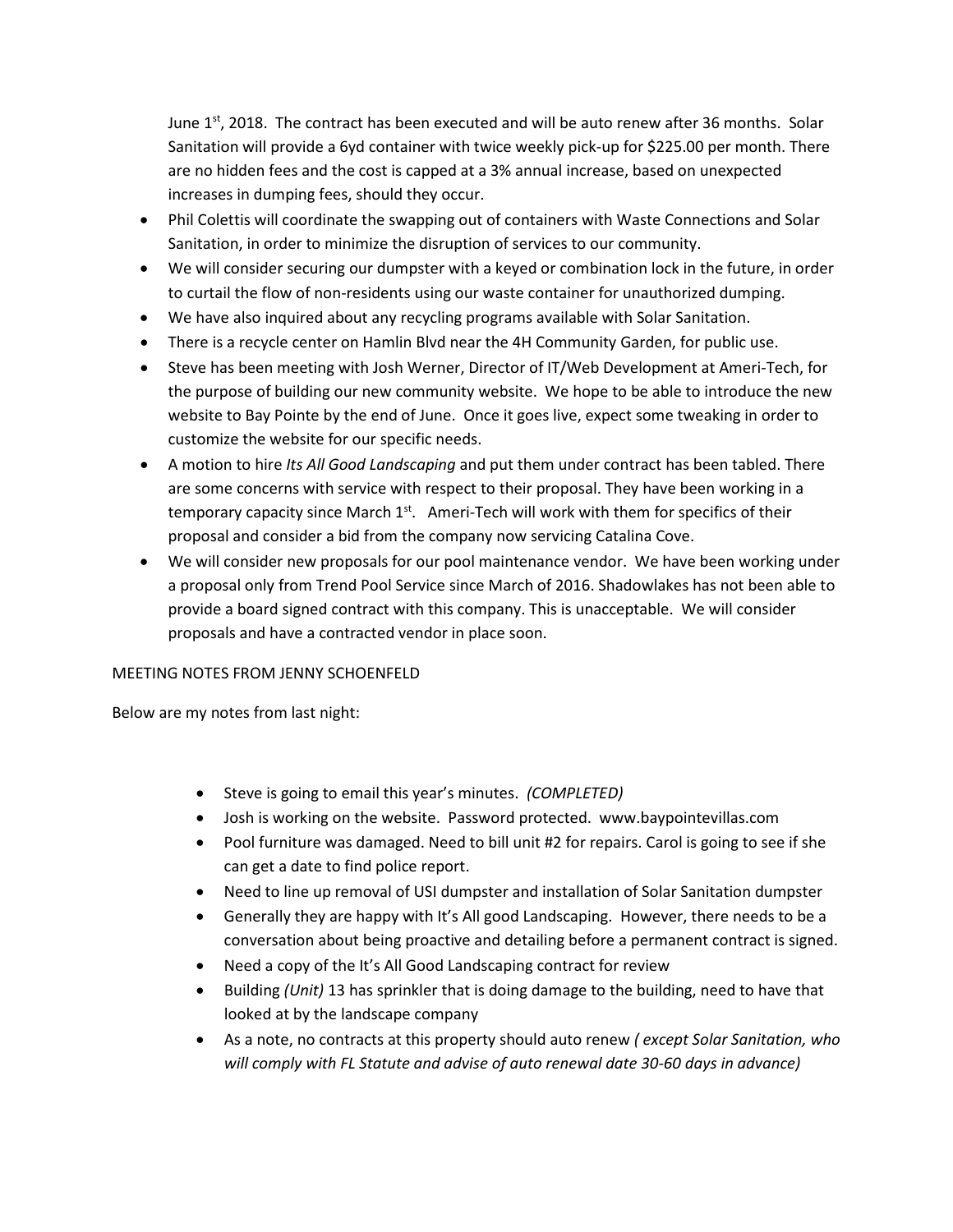- Keith from Green Minority Roofing has been contacted to come out and do a roof evaluation
- Unit #23 has rotted trusses
- Unit #8 may have a mold issue in the attic
- Unit #23 has an active leak
- Unit #20 has an active leak
- Need proposals for gutter cleaning and need a regular schedule for cleaning
- Need an irrigation map
- Need a walk through with an irrigation company just to identify potential issues, like leaks and poorly placed irrigation heads
- Unit 21 had a car parked in the grass, they will get charged if there are broken heads
- Need proposals for pest control
- Need proposals for termite control need to see if anyone knows if Termador was ever used
- Need to contact AAA and Mr. Roofer to see if there are any roof warranties Need proposals for pool furniture repair
- The board was quoted \$80 for lounger repair and \$65 for hair repair, they feel that is too much, need a lower cost.
- Need to get Lowes to look at pool deck for crack sealing and painting
- Need to look for another pool company currently spending \$225 for 2 times per month or \$180 for 1 time per month, with no chemicals
- Need to check what address we have for unit #8 as they have not gotten the coupon book yet. Address should be in MD.
- Monthly walk through, every first Wednesday at 3:30 PM

Jenny Schoenfeld, LCAM

Ameri-Tech Community Management

24701 US Hwy 19 N, Ste 102

Clearwater, FL 33763

727-726-8000 x.247

Fax 727-723-1101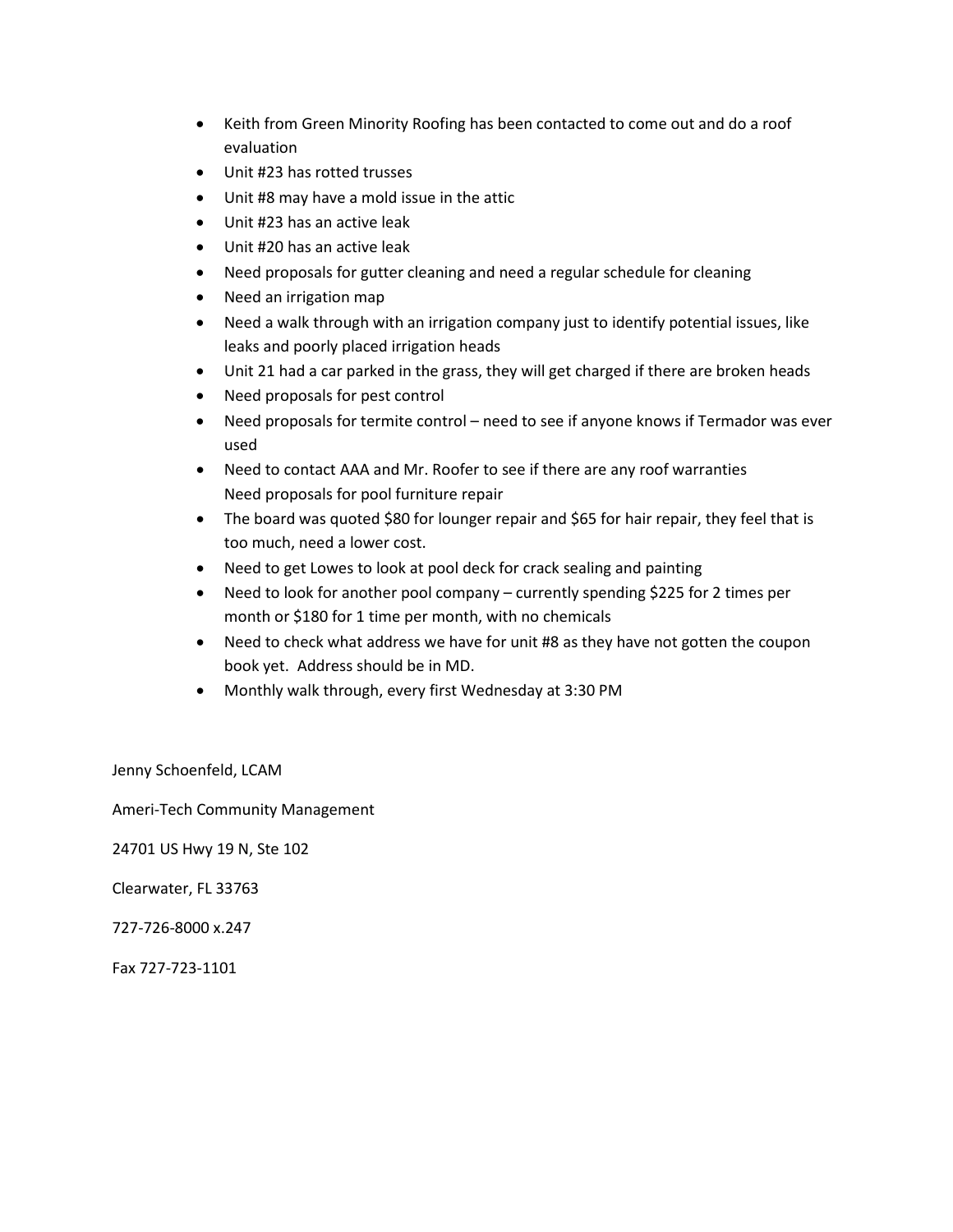### UPDATE FROM JENNY SCHOENFELD

On May 25, 2018, at 2:09 PM, Jenny Schoenfeld <jschoenfeld@ameritechmail.com> wrote:

Good afternoon!

I just wanted to give you a quick update of what I've gotten started based on our meeting.

• Phil and I both have spoken to Keith from Green Minority roofing and we will be coming out next week to walk the property and look at the general roof conditions. I also explained the concerns about the active leaks and the possible mold and rotted truss issues.

• Lowes commercial painting is coming out to take a look at the pool deck and give a proposal for power washing, crack sealing and painting.

- Allen's Plumbing will be coming out to give us a proposal on the water shut off valves.
- I have three companies coming out to give a proposal on tree trimming.
- I have three companies coming out to give a proposal on landscaping.
- I should be getting a proposal on the exterior wind sill on Tuesday.

I've still got a few things to work on, but I'll get those going next week. Have a great holiday weekend everyone!

Jenny Schoenfeld, LCAM

Ameri-Tech Community Management

24701 US Hwy 19 N, Ste 102

Clearwater, FL 33763

727-726-8000 x.247

Fax 727-723-1101

9. NEXT MEETING DATE. The next monthly Board meeting is scheduled for (TBA) at 6:30 p.m.

8:30 p.m. Meeting adjourned.